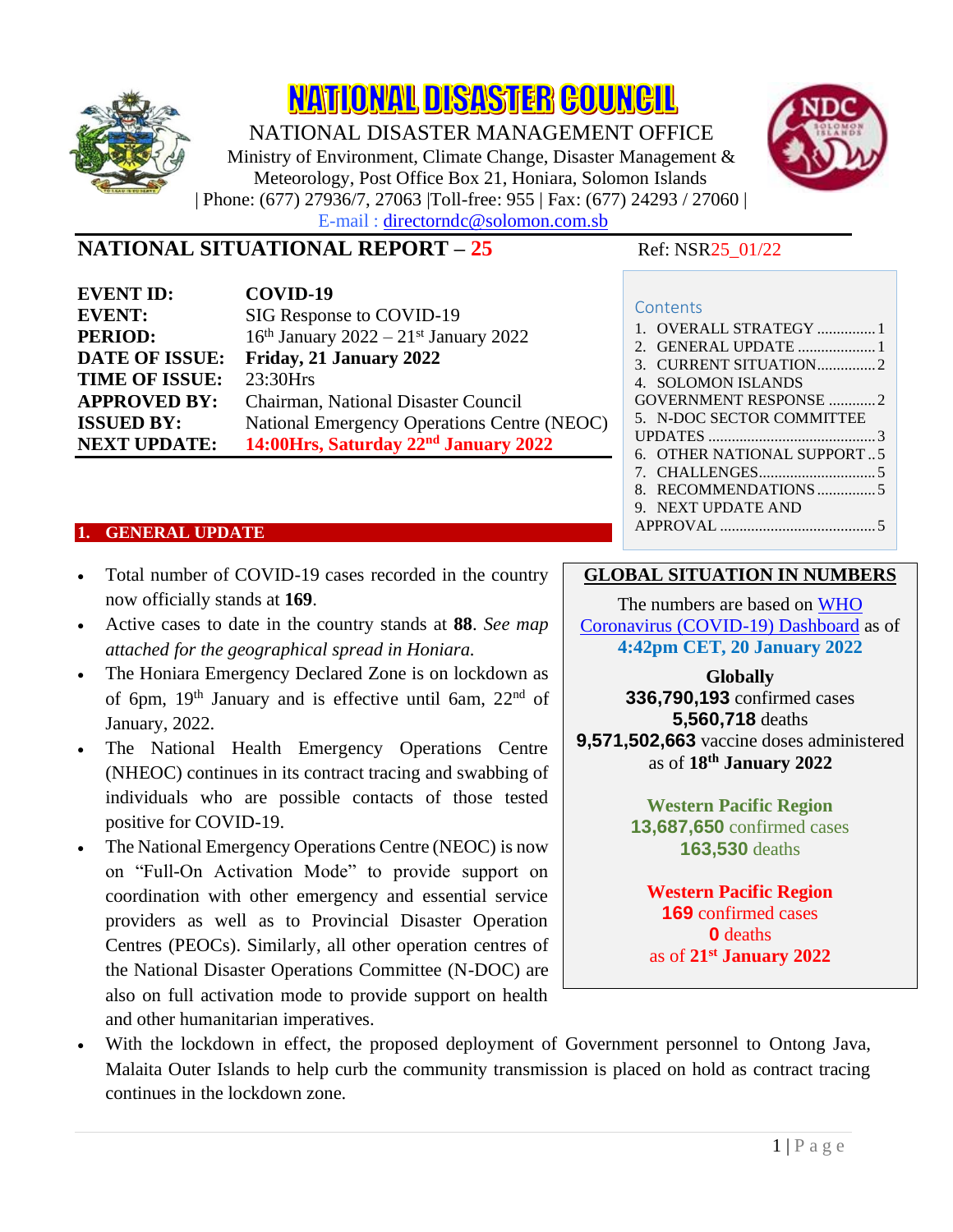#### <span id="page-1-0"></span>**2. CURRENT SITUATION**

- The country is now experiencing COVID-19 community transmission.
- Forty-eight new cases have also been recorded on the  $20<sup>th</sup>$  of January, 2022 as announced by the Prime Minister. This figure is expected to increase as contact tracing is ongoing.
- Active cases in the country to date stands at 56.
- Ontong Java is on lockdown as of 6pm, Wednesday 19<sup>th</sup> January, 2022 for an indefinite period. This restricts movements of people, vessels and aircraft in and out of Ontong Java.
- The Honiara Emergency Zone is on lockdown until 6am, Saturday 22<sup>nd</sup> January, 2022. This allows MHMS to conduct contact tracing.
- The National Disaster Council (NDC) Arrangement remains the country's preparedness and response coordination mechanism for the pandemic.
- Solomon Islands through RSIPF maintains safety and security on the Western Border with Bougainville given the increase in cases and the potential of importation through this border.
- Incoming and outgoing passenger and cargo flights have been suspended. Essential cargo flights are now being conducted on needs-basis. International trade continues with strict measures in place for all incoming vessels through the country's international ports.

### <span id="page-1-1"></span>**3. SOLOMON ISLANDS GOVERNMENT RESPONSE**

#### **OVERSIGHT COMMITTEE & NATIONAL DISASTER OPERATIONS COMMITTEE**

- The Oversight Committee (OSC) For COVID-19 established by Cabinet to provide strategic advice on a whole-of-government planning and response to COVID-19 maintains its role.
- Given the community transmission now in the country, the OSC is working on strategies to respond, contain and control the COVID-19 outbreak in Honiara and Ontong Java.
- OSC has activated the National and Provincial Health Emergency Plans, National and Provincial Disaster Management Plans and the N-DOC Sectoral Plans.
- NDOC Sector Committees maintains its COVID-19 Responses with Health Sector Committee leading the health aspects and Camp Management Sector Committee maintains and continue to manage all the SIG approved Quarantine Stations. Broader coordination is through the N-DOC arrangements by the sector committees.
- NEOC is now on Full-On Activation and from advice from NDC, has directed all provinces to formally activate its Provincial Disaster Committees/Provincial Disaster Operations Committee Arrangements.
- NEOC as the coordinating engine room of the N-DOC collaborated with Sector Committees to provide support on some of the following areas:
	- 1. Put together a joint team comprised of officers from MHMS, RSIPF, CMSC and NERT Members for deployment to Ontong Java in its first response. The joint team is on standby for deployment pending on advice from the OSC.
	- 2. Developed a Malaita Outer Islands COVID-19 Response Plan to be implemented by the deployment team when on Ontong Java and is pulling together all its communications and logistics resources for the deployment.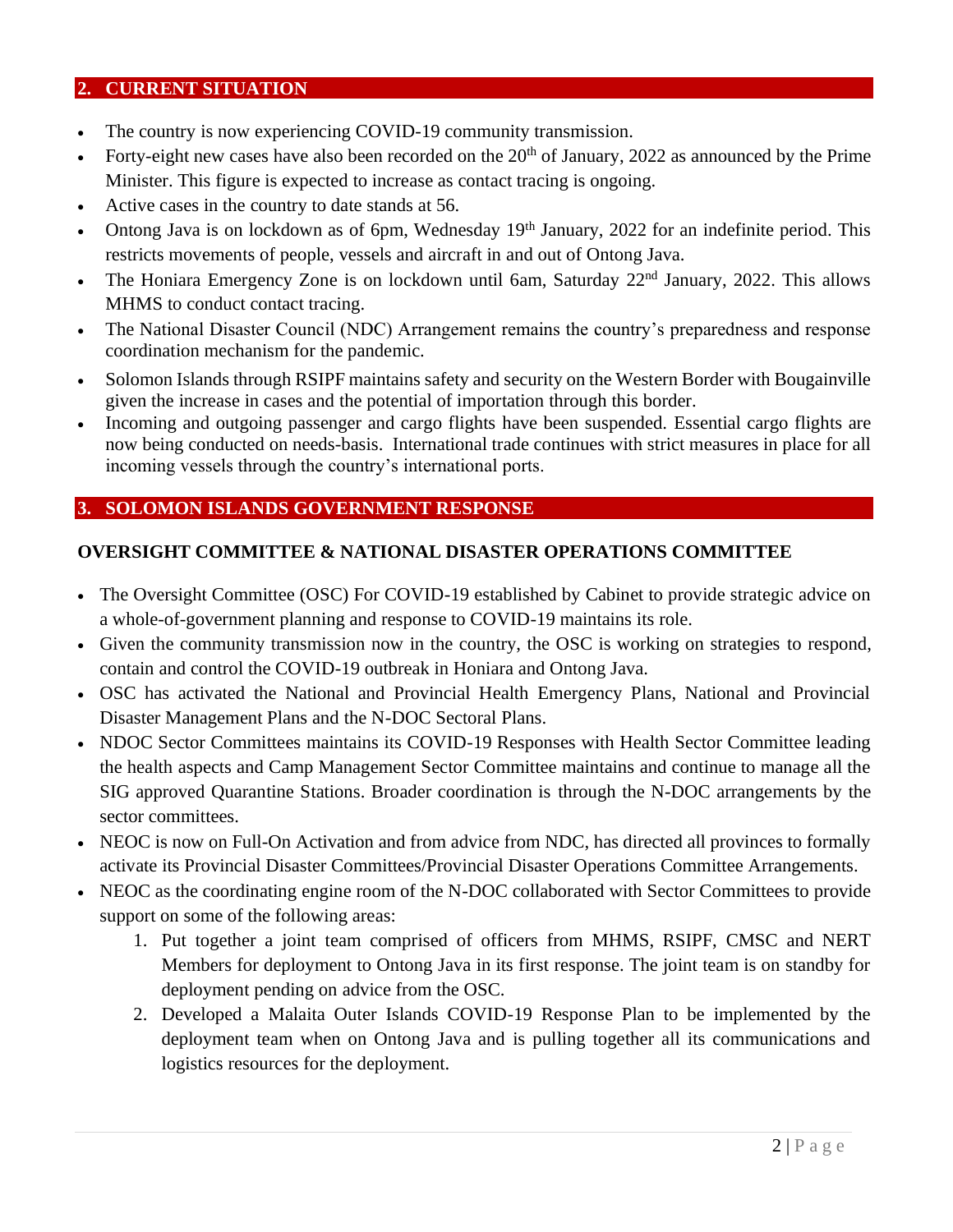- 3. Supported has been provided to MHMS to help curb some of its logistics issues one of which is the use of its vehicle to transport food and water items to crews and passengers of MV. Awka. Food and water items were dropped off at the Leroy Wharf for pick up by the crew with strict IPC measures in place.
- 4. NEOC provided support on facilitation of vehicle and exemption passes for other essential service providers.

## <span id="page-2-0"></span>**4. N-DOC SECTOR COMMITTEE UPDATES**

#### **4.1. HEALTH SECTOR COMMITTEE**

#### **Health Coordination and Responses**

- N-DOC Health through the Ministry of Health and Medical Services (MHMS) maintains the leading role in the health aspects of SIG response to COVID-19.
- A total of 343 samples were tested (in the last 24 hours) as of 8am this morning,  $21<sup>st</sup>$  January 2022. 88 samples returned positive for COVID-19.
- More than 30 communities within Honiara have been identified in accordance with the positive results.
- Western Provincial Health Authorities have also collected and tested the suspect that have travelled to Noro. Test result has returned negative.
- Malaita Provincial Health Authorities have also collected the sample for one of the suspects that is currently in Auki. The sample will be sent over tonight on a Police boat.
- Contact tracing and testing is still is ongoing in the declared emergency zone by the health team.
- The National Referral Hospital (NRH) is in emergency mode and is now only accepting emergency, accidents and referral cases. For non-emergency cases and those not fly related, MHMS has opened Kukum and Rove Clinics.
- MHMS has put together a team on standby for deployment to MOI.

## **4.2 SAFETY AND SECURITY**

### **Royal Solomon Islands Police Force (RSIPF)**

- The Police Operations Centre (POC) currently on activation since the declaration of State of Emergency (SOPE) with the support of the National Emergency Management Special Events Planning (NEMSEP) to oversee and coordinate the COVID-19 Operation for the lockdown.
- RSIPF continues to provide overall safety and security for the duration of the lockdown including assistance to MHMS on contact tracing.
- SI-PNG Border Operations is still ongoing given the high threat of illegal crossing between Solomon Islanders and Papua New Guineans.
- RSIPF is also currently supporting operations on Ontong Java with the support of the RSIPV Gizo given the recent illegal border crossing.
- RSIPF deployment to Auki, Malaita Province has been recalled back to provide assistance during the lockdown.

#### **Correctional Service Solomon Islands (CSSI)**

• Providing support to RSIPF on the overall safety and security during the lockdown.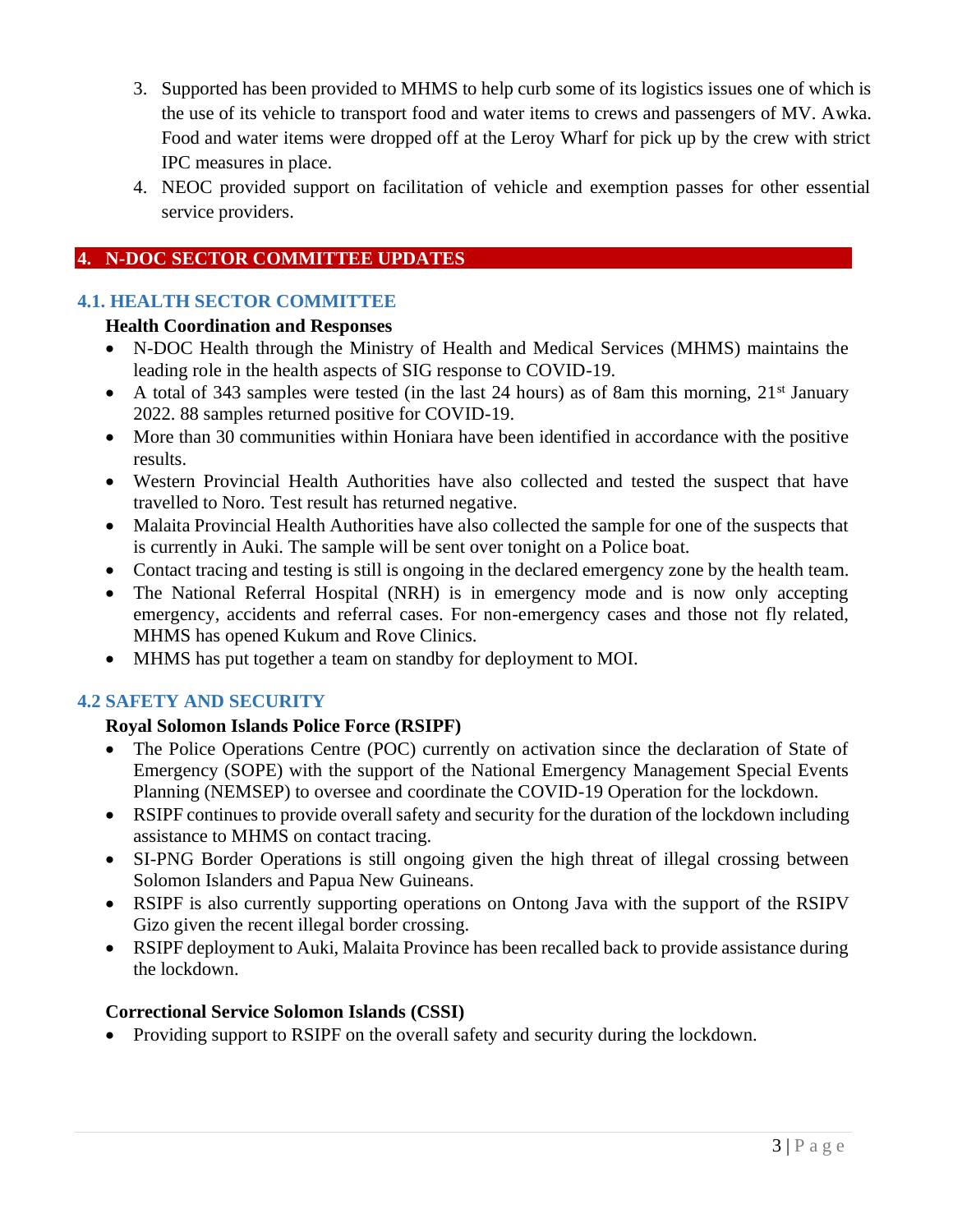#### **Honiara City Council Law Enforcement Agency**

• Providing support to RSIPF on the overall safety and security during the lockdown, specially within the city.

#### **Private Security Firms**

• Providing support to RSIPF on the overall safety and security during the lockdown, especially on commercial and private properties including some residences.

#### **4.3 CAMP MANAGEMENT SECTOR COMMITTEE (CMSC)**

- CMSC continues in its operations in managing all designated quarantine operations.
- CMSC through its service providers is providing support on food catering for those serving mandatory quarantine. This support is also provided to MHMS, CMSC and NEOC officers who are accommodated at various quarantine stations whilst performing duties during the lockdown period.

### **4.4 LIVELIHOOD SECTOR COMMITTEE**

- Livelihood Sector Committee EOC is on full on activation and is liaising with its partners to support operations during the lockdown.
- The Team is working on the "Food Basket" concept and methods for delivery of food packages to those residing in the lockdown zone who will need food support.
- The Team is also liaising with Honiara Market Vendors Association using its existing food arrangements to set up food channels, provide food crops and other local products for the Food Basket concept.
- EOC is gathering data from public requests for delivery of food supplies.

### **4.5 PROTECTION SECTOR COMMITTEE**

- The Protection Sector Committee (PSC) activated its EOC and is coordinating with its partners on addressing Protection issues during the lockdown.
- The Team is liaising with other N-DOC Sectors and Media Service Providers on dissemination of Protection key messages.
- Seif Ples has activated its preparedness and response plan and has set up its Crisis Management Team (CMT) that will oversee the organizations.
- PSC Information and Management cell, through the communication lead has developed media protection key messages (around GBV, Disability and Child protection) and submitted for approval, ready for further dissemination to media channels.

#### **4.6 SOLOMON ISLANDS RED CROSS SOCIETY**

- Solomon Islands Red Cross Society (SIRC) has also activated its arrangements to support the lockdown operations.
- SIRC continues to provide catering services to Quarantine Stations.
- SIRC is supporting MHMS on contact tracing by providing its volunteers who have been fully trained to undertake contact tracing activities.
- Support is also provided to NEOC with a personal currently on standby for deployment to Ontong Java.
- Provincial branches have been asked to prepare contingency plans and update stock inventory for replenishment.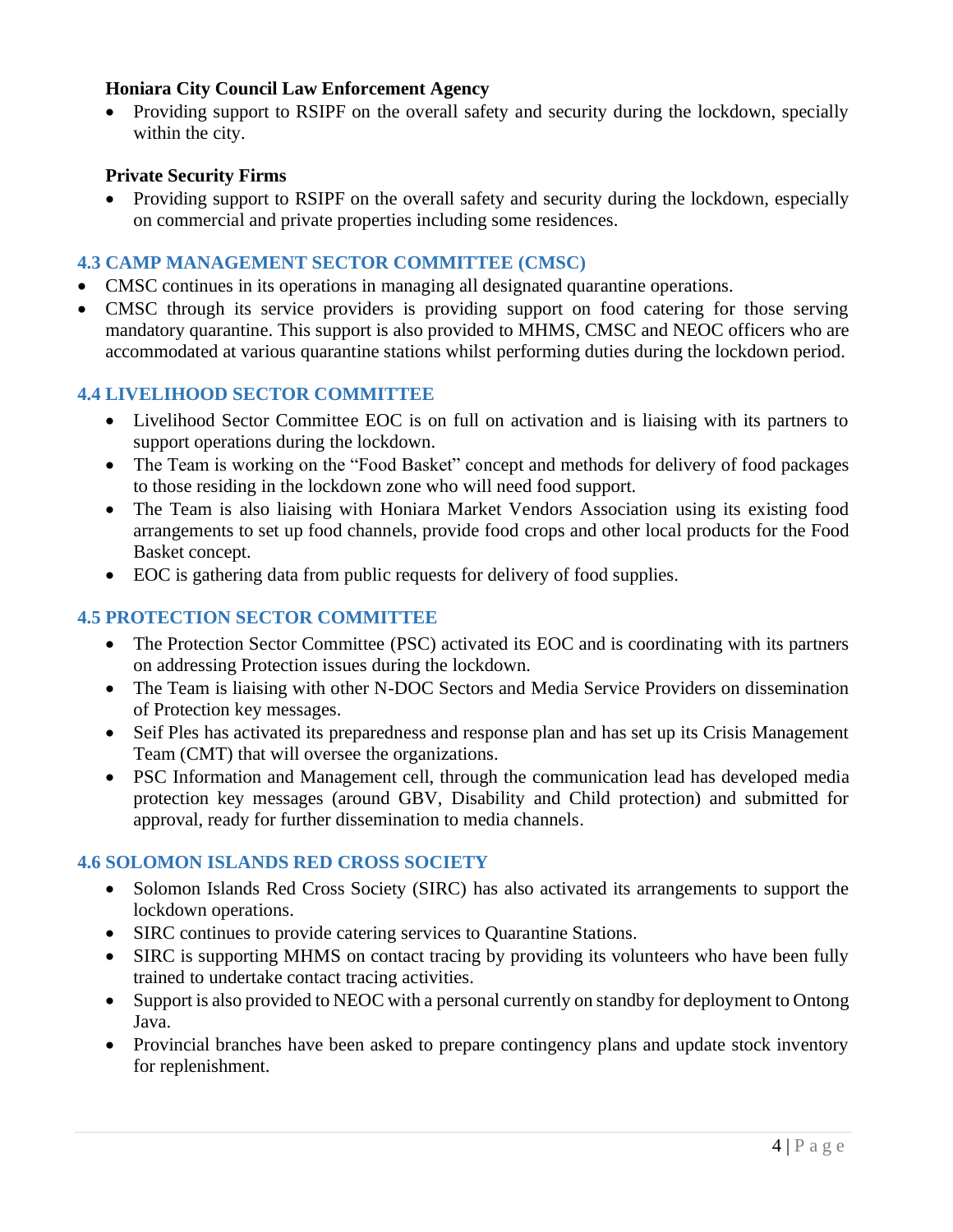#### <span id="page-4-0"></span>**5. OTHER NATIONAL SUPPORT**

• SIG continues to receive support from bilateral partners and international organisations for its COVID-19 operations.

#### <span id="page-4-1"></span>**6. CHALLENGES**

- **Fatigue and Stress** it is noted that fatigue and stress is kicking in for all frontline agencies and other responsible authorities.
- **Financial Resources** finance is now becoming a challenge with banks closed and resources at hand nearly exhausted.
- **Personal Protective Equipment (PPEs)** frontline agencies including provinces is facing shortage of PPEs.
- **Stigmatization –** it has been noted that there is high stigmatization experienced by families of those who are positive causing fear and panic amongst them.

#### <span id="page-4-2"></span>**7. RECOMMENDATIONS**

- **Fatigue and Stress** frontline agencies and other responsible authorities to quickly come up with plans to help relieve this issue of stress and fatigue that is already experienced.
- **Financial Resources** Finance to look at prioritizing financial resources for the lockdown operations.
- **Personal Protective Equipment (PPEs)** Ministry of Health and Medical Services to provide update on PPE stock supplies and to look at restocking PPE stock levels for frontline agencies and the provinces.
- **Stigmatization** the public is advised to refrain from stigmatizing those who are positive including their contacts. MHMS and responsible authorities are to provide messages to the public refraining them from stigmatization.
- **IPC Measures & Social Distancing** the public is strongly advised to practice social distancing including safe IPC measures during the lockdown.

#### <span id="page-4-3"></span>**8. NEXT UPDATE AND APPROVAL**

Next update **upon available information.**

APPROVED FOR DISSEMINATION BY

**DR. MELCHIOR MATAKI PERMANENT SECRETARY MECDM/CHAIR NDC** MINISTRY OF ENVIRONMENT, CLIMATE CHANGE, DISASTER MANAGEMENT AND METEOROLOGY